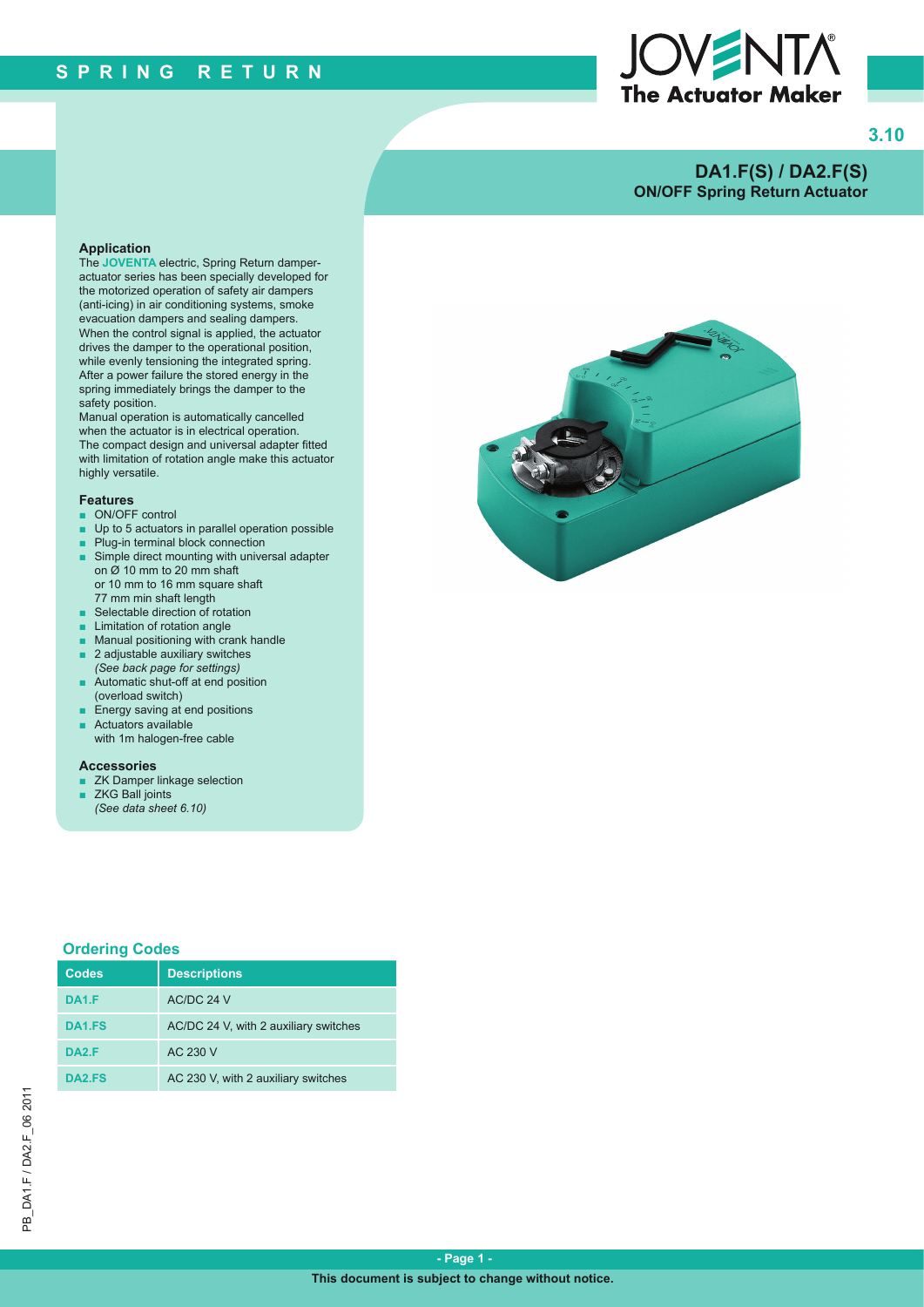# **SPRING RETURN**

# The Actuator Maker

# **3.10**

# **DA1.F(S) / DA2.F(S) ON/OFF Spring Return Actuator**



## **Wiring Diagram Dimensions in mm**



#### **Changing the direction of rotation**



## **Limitation of rotation Angle**

The limitation or rotation/working range can, through segments 1 and 2, be reduced by up to 30° from both end positions.